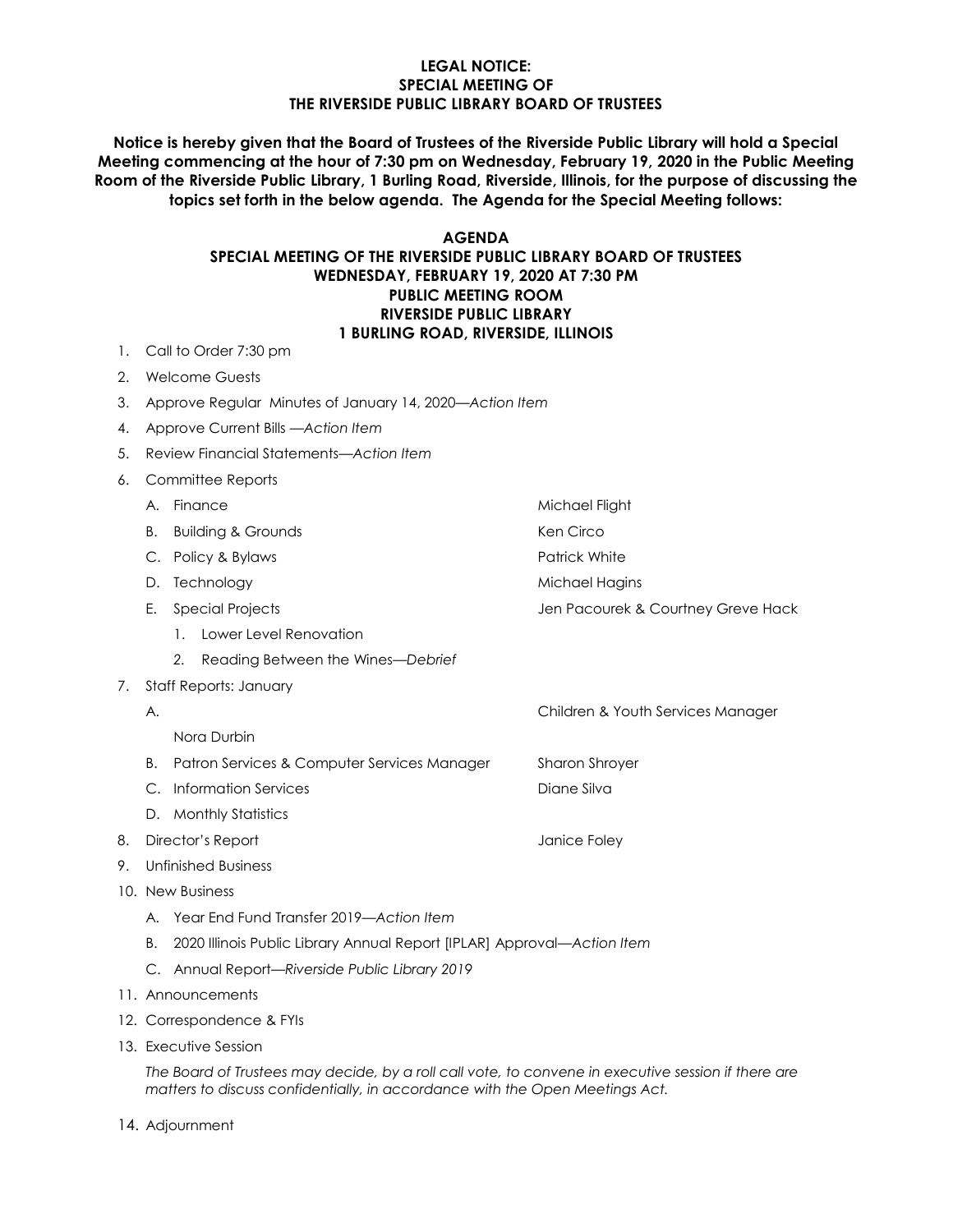# **Minutes of the Regular Board Meeting of the Riverside Public Library Board of Trustees January 14, 2020**

**Held Tuesday, January 14, 2020** in the Public Meeting Room of the Riverside Public Library, 1 Burling Road, Riverside, Illinois, called for 7:30 pm.

**In Attendance:** President, Joan Wiaduck; Vice President, Ken Circo; Treasurer, Michael Flight; Secretary, Courtney Greve Hack; Michael Hagins; Jen Pacourek; and Patrick White

**Also in Attendance:** Library Director, Janice A. Foley; Assistant Director, Diane Silva; Bookkeeper, Jane Wilhelm; Administrative Assistant, Christine Legan

Called to order at 7:31 pm by President Joan Wiaduck.

**Welcome Guests:** David Ollin Pesqueira, Legislative Aide, Office of Celina Villanueva, State Senator, 11th district

# **Review of Minutes**

Michael Flight moved, and Jen Pacourek seconded, that the Board approve the minutes of the December 9, 2019 special meeting.

Ayes: Circo, Flight, Greve Hack, Hagins, Pacourek, White Nays: None Abstained: None The motion passed.

Michael Flight moved, and Jen Pacourek seconded, that the Board approve the minutes of the December 9, 2019 executive session. Ayes: Circo, Flight, Greve Hack, Hagins, Pacourek, White Nays: None Abstained: None The motion passed.

# **Review of Current Bills**

Michael Flight moved, and Jen Pacourek seconded, that the Board approve the payment of payroll checks for department numbers 001 through 004, and accounts payable check numbers 21573 through 21614, 21625 through 21631, and 21633 through 21639 in the total amount of \$133,423.53, including voided check number 21632, which includes payroll through December 31, 2019. Roll Call Vote: Ayes: Circo, Flight, Greve Hack, Hagins, Pacourek, White Nays: None Abstained: None

The motion passed.

# **Review of Financial Statements**

Michael Flight moved, and Jen Pacourek seconded, that the Board approve the financial statements for December 31, 2019, subject to audit. Roll Call Vote: Ayes: Circo, Flight, Greve Hack, Hagins, Pacourek, White Nays: None Abstained: None The motion passed.

#### **Committee Reports** *Finance*

Michael Flight recommended that the Library Director request a bill from Construction Solutions of Illinois, Inc. for their work on the Early Learners Area.